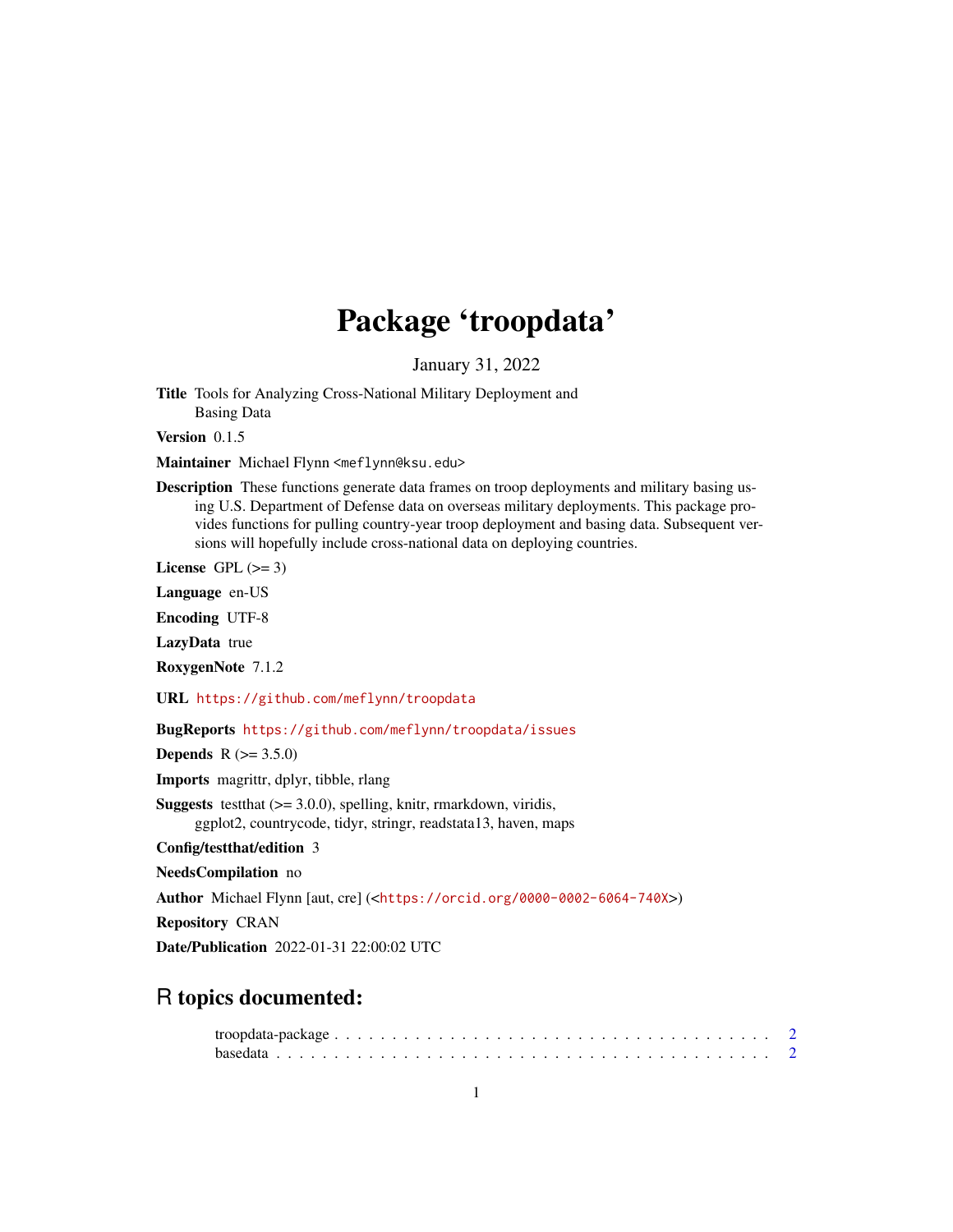#### <span id="page-1-0"></span>2 basedata based at a set of the set of the set of the set of the set of the set of the set of the set of the set of the set of the set of the set of the set of the set of the set of the set of the set of the set of the se

| Index |  |  |  |  |  |  |  |  |  |  |  |  |  |  |  |  |  |  |
|-------|--|--|--|--|--|--|--|--|--|--|--|--|--|--|--|--|--|--|
|       |  |  |  |  |  |  |  |  |  |  |  |  |  |  |  |  |  |  |
|       |  |  |  |  |  |  |  |  |  |  |  |  |  |  |  |  |  |  |
|       |  |  |  |  |  |  |  |  |  |  |  |  |  |  |  |  |  |  |
|       |  |  |  |  |  |  |  |  |  |  |  |  |  |  |  |  |  |  |
|       |  |  |  |  |  |  |  |  |  |  |  |  |  |  |  |  |  |  |

troopdata-package *Tools for Analyzing Cross-National Military Deployment and Basing Data*

#### Description

Generate customized data frames containing U.S. military deployment data

#### Details

The troopdata package contains functions for generating customized data sets on U.S. military deployment data and U.S. overseas basing data. The data contain country identifiers that can be used to merge these data with other data to analyze trends in the United States' overseas military posture.

#### Author(s)

Michael E. Flynn <meflynn@ksu.edu>

#### References

<https://m-flynn.com/> <https://github.com/meflynn/troopdata>

basedata *Vine's U.S. basing data*

#### Description

basedata returns a data frame containing David Vine's US basing data.

#### Usage

basedata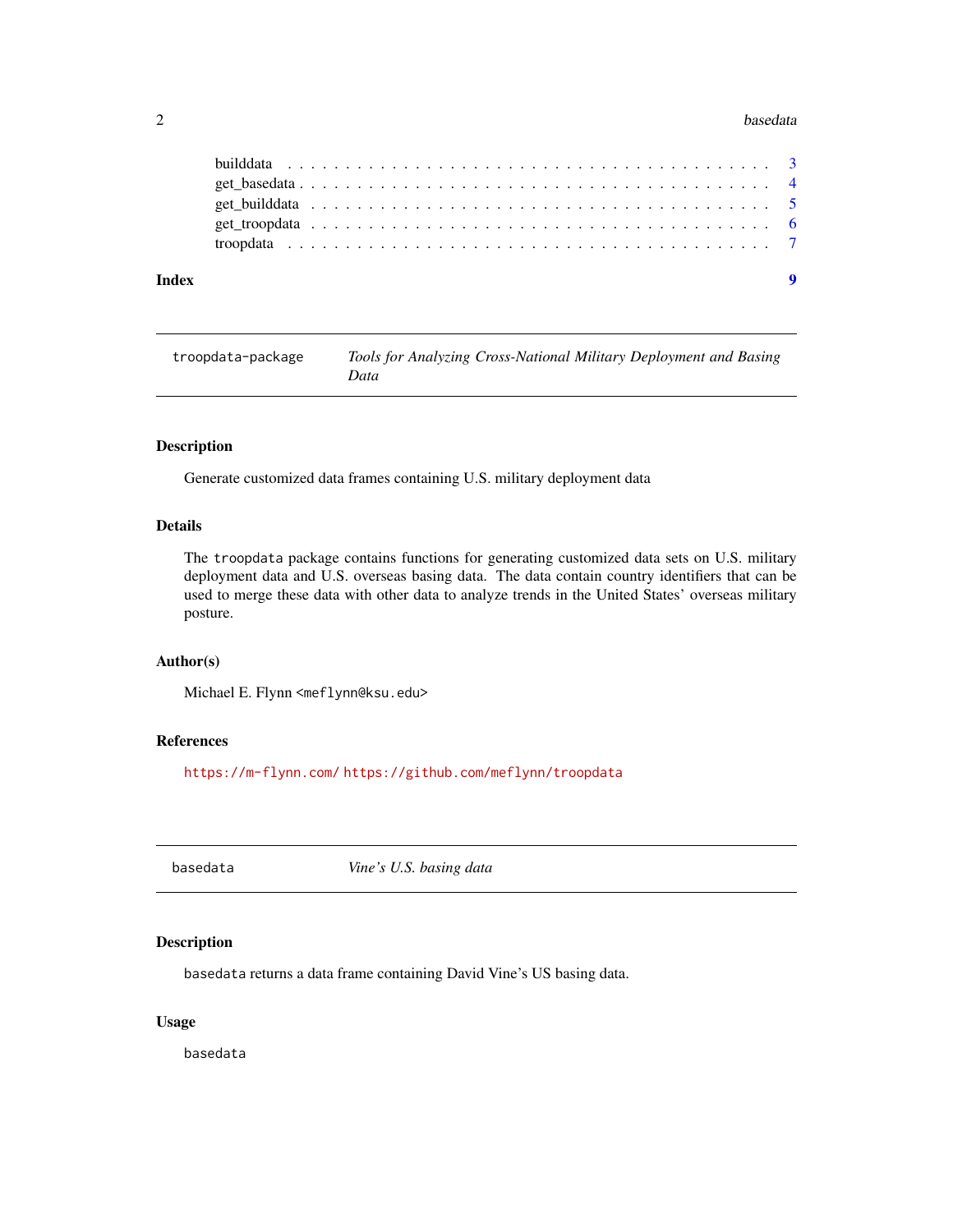#### <span id="page-2-0"></span>builddata 3

#### Format

A data frame with country-base observations including the following variables:

countryname A character vector of country names.

ccode A numeric vector of Correlates of War country codes.

iso3c A character vector of ISO three character country codes.

basename Name of the facility.

lat The facility's latitude.

lon The facility's longitude.

base Binary indicator identifying the facility as a major base or not.

- lilypad A binary indicator identifying the facility as a lilypad or not. Vine codes lilypads as less than 200 personnel or "other site" designation in Pentagon reports.
- fundedsite A binary variable indicating whether or not the facility is a host-state base funded by the US.

#### Value

Returns the full data frame containing country observations of US military bases from the Cold War period through 2018.

#### Source

<https://dra.american.edu/islandora/object/auislandora%3A81234>

| builddata |  |  |
|-----------|--|--|
|           |  |  |
|           |  |  |

U.S. Military overseas construction spending data

#### Description

builddata returns a data frame containing geocoded location-project-year overseas military construction spending data.

#### Usage

builddata

#### Format

A data frame with country-base observations including the following variables:

countryname A character vector of country names.

ccode A numeric vector of Correlates of War country codes.

year Year of observed country-year spending.

iso3c A character vector of ISO three character country codes.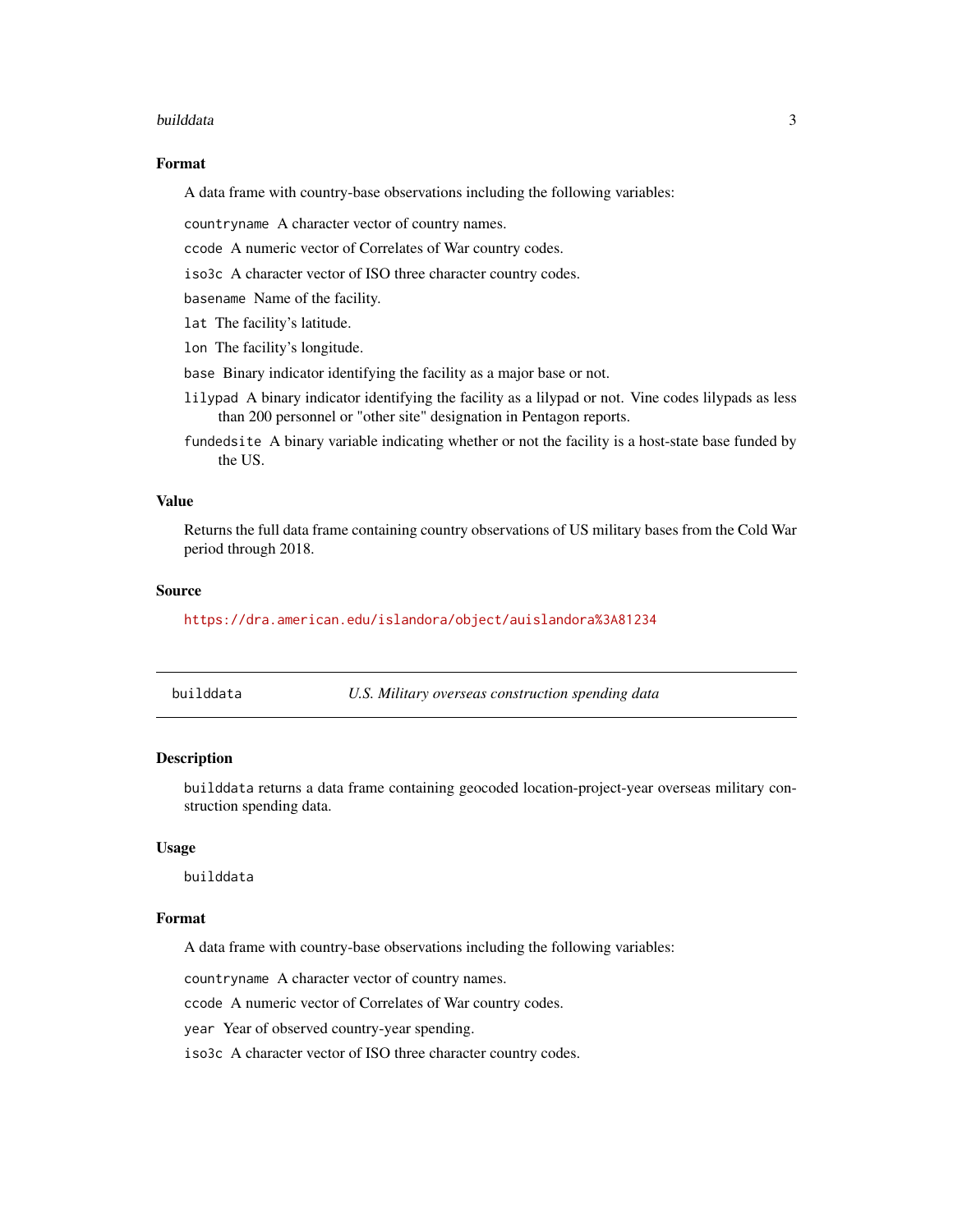- <span id="page-3-0"></span>location Name of the facility where spending occurred, or host country where detailed facility information is unavailable.
- spend\_construction Total obligational authority associated with the observed location-year in thousands of current US dollars.
- lat The facility's latitude.
- lon The facility's longitude.

#### Value

Returns the full data frame containing location-project-year observations of U.S. military construction spending data from 2008-2019.

get\_basedata *Function to retrieve customized U.S. basing data*

#### Description

get\_basedata() generates a customized data frame containing data obtained from David Vine's U.S. basing data.

#### Usage

```
get_basedata(host = NA, country_count = FALSE, groupvar = NULL)
```
#### Arguments

| host          | The Correlates of War (COW) numeric country code or ISO3C code for the host<br>country or countries in the series                                                                                   |
|---------------|-----------------------------------------------------------------------------------------------------------------------------------------------------------------------------------------------------|
| country_count | Logical. Should the function return a country-level count of the total number of<br>bases or the country-site data                                                                                  |
| groupvar      | A character string indicating how country count totals should be generated. Ac-<br>cepted values are 'countryname', 'ccode', or 'iso3c'. Can take on Required<br>when using country_count argument. |

#### Details

Our research team updated these data through 2018.

#### Value

get\_basedata() returns a data frame containing information on U.S. military bases present within selected host countries. This can be customized to include country-base observations or countrycount observations.

#### Author(s)

Michael E. Flynn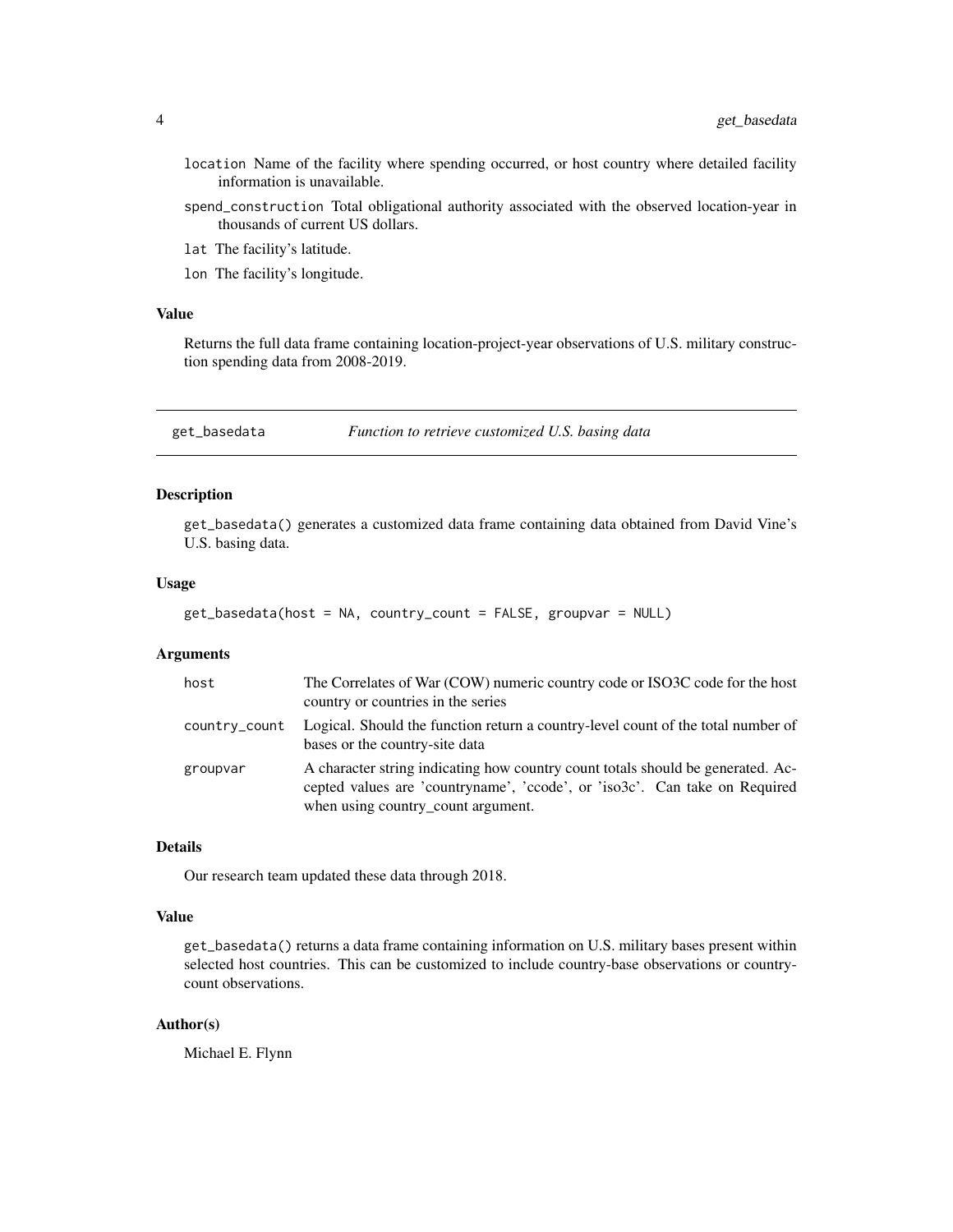#### <span id="page-4-0"></span>get\_builddata 5

#### References

David Vine. 2015. Base Nation. Metropolitan Books. New York, NY.

#### Examples

```
## Not run:
library(tidyverse)
library(troopdata)
example <- get_basedata(host = NA)
head(example)
## End(Not run)
```
get\_builddata *Function to retrieve customized U.S. construction spending data.*

#### Description

get\_builddata() generates a customized data frame containing location-project-year observations of U.S. military construction and housing spending in thousands of current dollars.

#### Usage

get\_builddata(host = NA, startyear, endyear)

#### Arguments

| host      | The Correlates of War (COW) numeric country code or ISO3C code for the host<br>country or countries in the series |
|-----------|-------------------------------------------------------------------------------------------------------------------|
| startyear | The first year for the series                                                                                     |
| endyear   | The last year for the series                                                                                      |

#### Value

get\_builddata() returns a data frame containing location-project-year observations of U.S. military construction and housing spending in thousands of current dollars.

#### Author(s)

Michael E. Flynn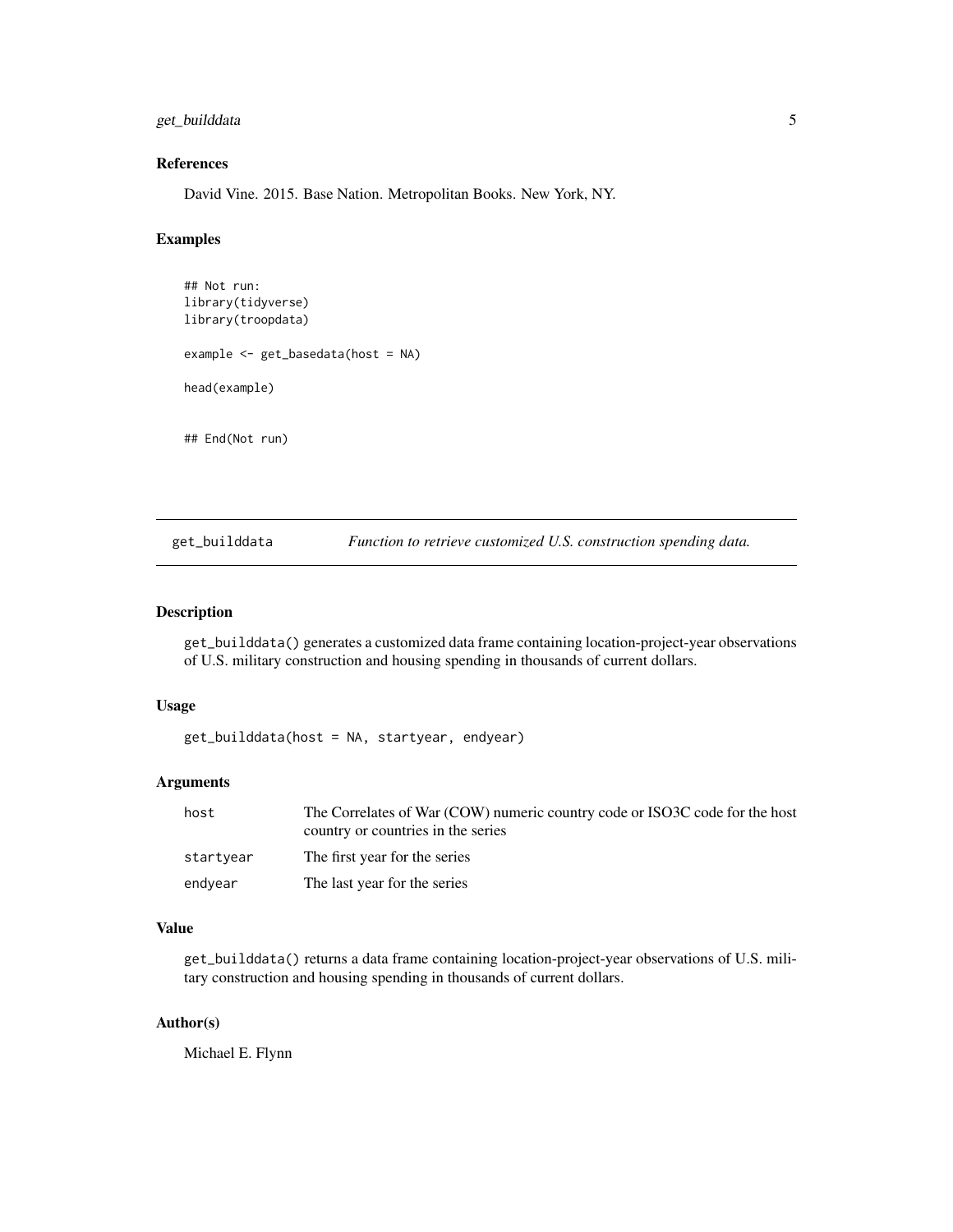#### <span id="page-5-0"></span>References

Michael A. Allen, Michael E. Flynn, and Carla Martinez Machain. 2020. "Outside the wire: US military deployments and public opinion in host states." American Political Science Review. 114(2): 326-341.

#### Examples

```
## Not run:
library(tidyverse)
library(troopdata)
example <- get_builddata(host = NA, startyear = 2008, endyear = 2019)
head(example)
## End(Not run)
```
get\_troopdata *Function to retrieve customized U.S. troop deployment data*

#### Description

get\_troopdata() generates a customized data frame containing country-year observations of U.S. military deployments overseas.

#### Usage

get\_troopdata(host = NA, branch = FALSE, startyear, endyear)

#### Arguments

| host      | The Correlates of War (COW) numeric country code or ISO3C code for the host<br>country or countries in the series                                                                         |
|-----------|-------------------------------------------------------------------------------------------------------------------------------------------------------------------------------------------|
| branch    | Logical. Should the function return a single vector containing total troop values<br>or multiple vectors containing total values and values for individual branches?<br>Default is FALSE. |
| startyear | The first year for the series                                                                                                                                                             |
| endyear   | The last year for the series                                                                                                                                                              |

#### Value

get\_troopdata() returns a data frame containing country-year observations for U.S. troop deployments.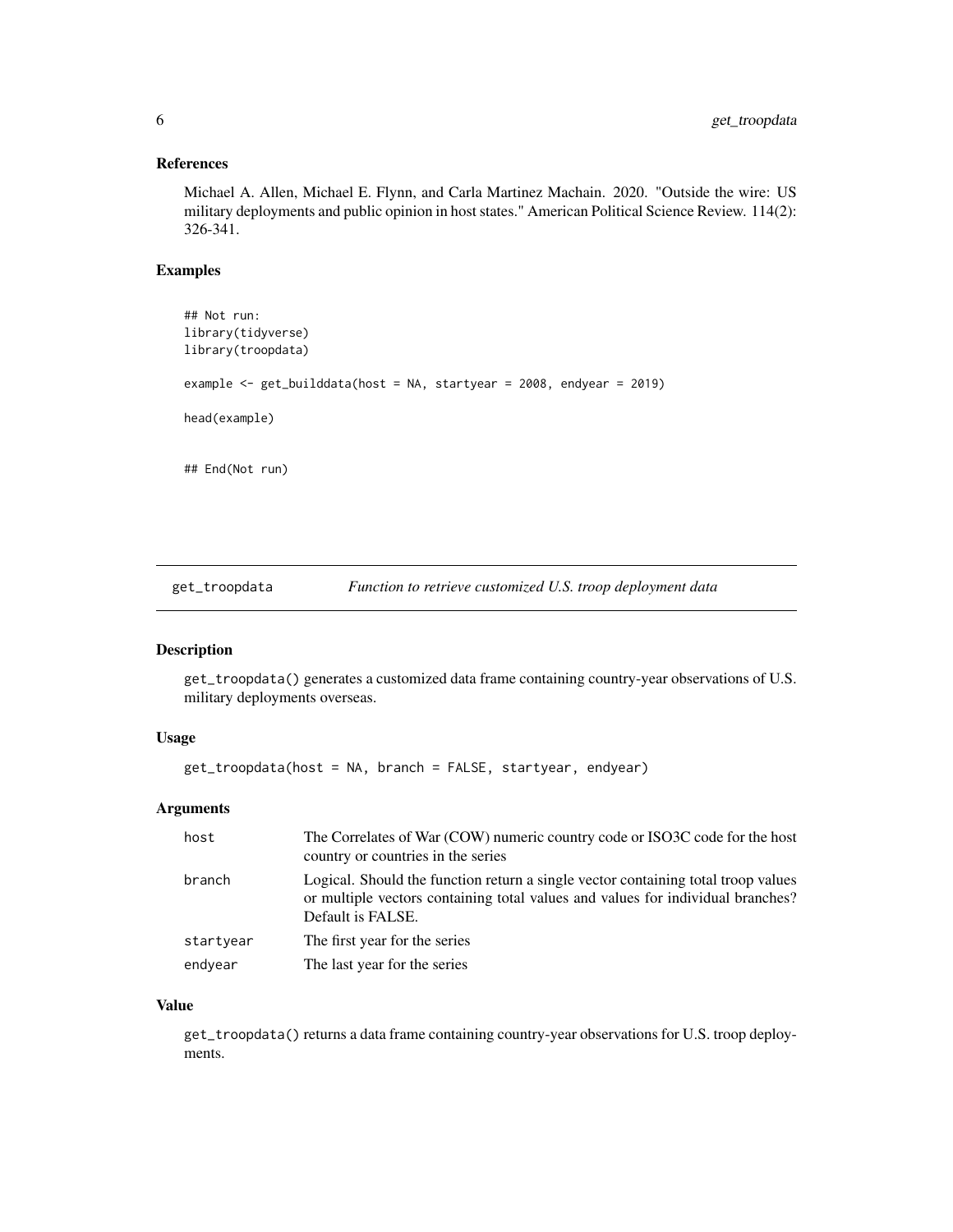#### <span id="page-6-0"></span>troopdata 7

#### Author(s)

Michael E. Flynn

#### References

Tim Kane. Global U.S. troop deployment, 1950-2003. Technical Report. Heritage Foundation, Washington, D.C.

Michael A. Allen, Michael E. Flynn, and Carla Martinez Machain. 2021. "Global U.S. military deployment data: 1950-2020." Working Paper.

#### Examples

```
## Not run:
library(tidyverse)
library(troopdata)
example <- get_troopdata(host = NA, branch = TRUE, startyear = 1980, endyear = 2015)
head(example)
## End(Not run)
```
troopdata *U.S. overseas troop deployment data*

#### Description

troopdata returns a data frame containing information on US military deployments.

#### Usage

troopdata

#### Format

A data frame with country year observations including the following variables:

countryname A character vector of country names.

ccode A numeric vector of Correlates of War country codes.

iso3c A character vector of ISO three character country codes.

region Correlates of War geographic region name.

year The year of the observation.

troops The total number of US military personnel deployed to the host country.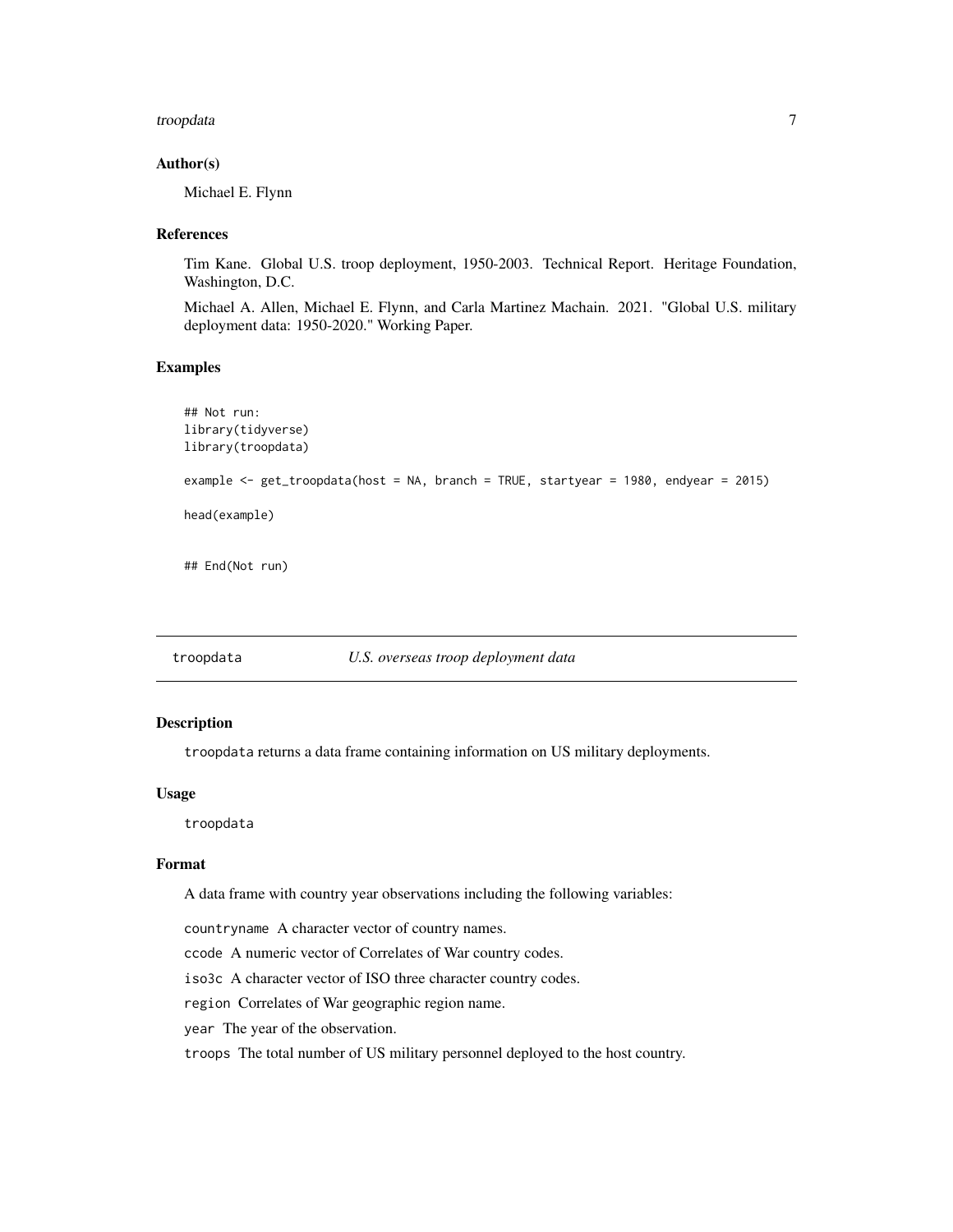army Total number of Army personnel deployed to the host country.

navy Total number of Navy personnel deployed to the host country.

air\_force Total number of Air Force personnel deployed to the host country.

marine\_corps Total number of Marine Corps personnel deployed to the host country.

#### Value

Returns the full data frame containing country-year observations of US military deployments to overseas locations (countries and territories) from 1950 through 2020.

#### Source

<https://www.heritage.org/defense/report/global-us-troop-deployment-1950-2005>